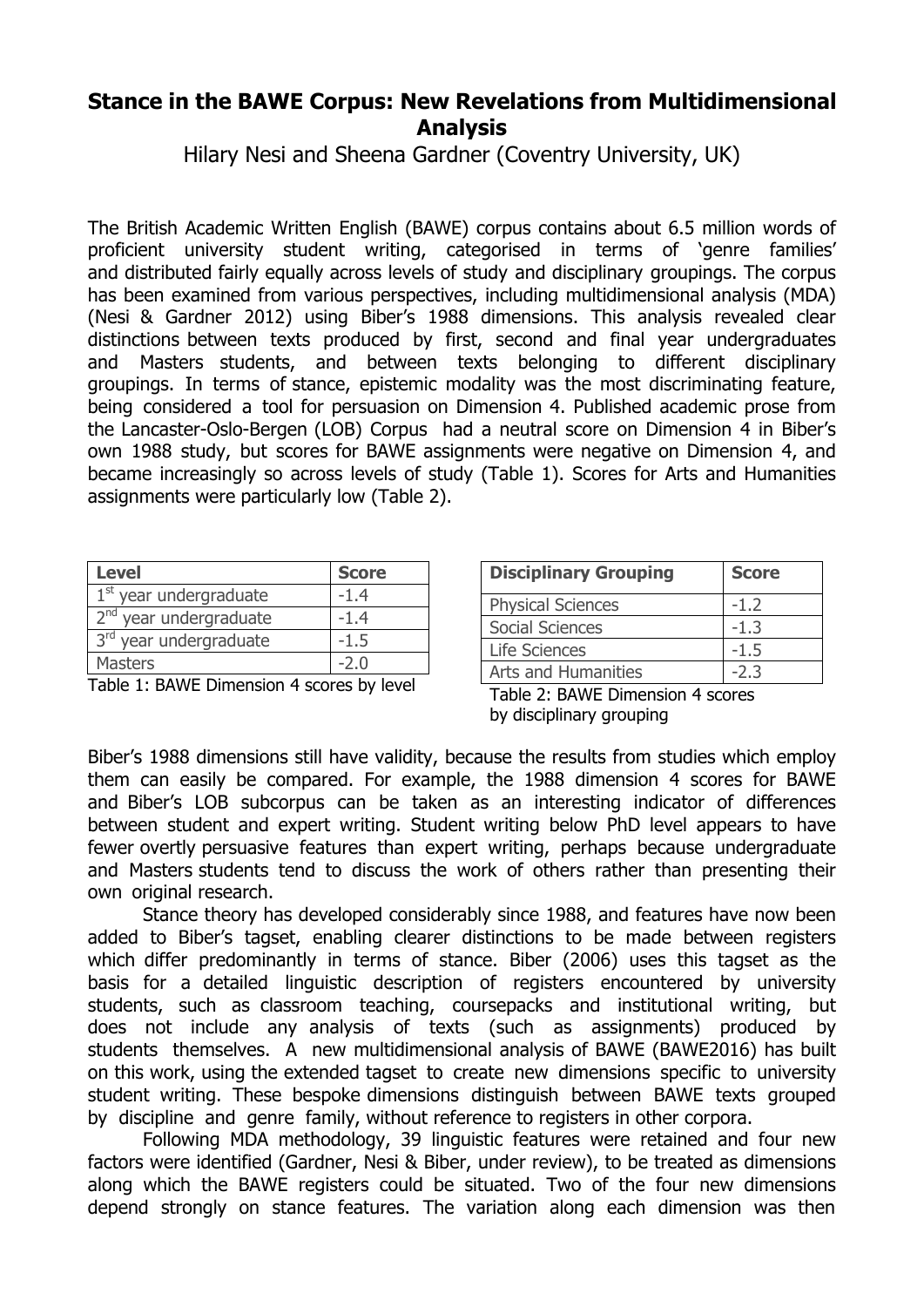interpreted by qualitative means, manually examining high- and low-scoring texts to ascertain the communicative effect created by the clustering of features.

Stance adverbials and stance nouns controlling *that*-clauses clustered with 3rd person pronouns, proper nouns and communication verbs at the negative pole of Dimension 1. Together these have been interpreted as indicating 'stance toward the work of others'. Essays tend to have the lowest scores on this dimension, particularly in Arts and Humanities disciplines (Table 3).

| <b>Discipline</b>                   | <b>Score</b> |
|-------------------------------------|--------------|
| Comparative American Studies (n=74) | $-6.78$      |
| History $(n=95)$                    | $-6.89$      |
| English $(n=106)$                   | $-7.38$      |
| Classics $(n=82)$                   | $-10.53$     |
| Philosophy $(n=106)$                | $-10.67$     |

Table 3: Disciplines with the lowest scores on Dimension 1

Stance nouns controlling *that*-clauses were relatively rare in Biber's university language corpus, with the exception of *fact* (Biber 2006:112). In texts with low scores on Dimension 1 most of these nouns have an epistemic function, but some fall into the category of 'Communication' or 'Attitude' nouns (Biber 2006:93). Stance nouns in the 20 lowestscoring texts are listed in Table 4.

| <b>Likelihood</b> |                | <b>Certainty</b> |                | <b>Communication</b> |    | <b>Attitude</b> |                |
|-------------------|----------------|------------------|----------------|----------------------|----|-----------------|----------------|
| <b>Belief</b>     | 9              | Certainty        | $\overline{2}$ | Argument             | 1  | Fear            | $\overline{4}$ |
| Assumption        | $\overline{2}$ | Conclusion       | 3              | Confession           | 1  | Feeling         |                |
| Claim             |                | Fact             | 30             | Explanation          | 1  | Hope            |                |
| <b>Hint</b>       |                | Precept          | 1              | Interpretation       | 1  | Illusion        | 1              |
| <b>Hypothesis</b> |                | Principle        |                | Intimation           | 1  | Indication      | $\overline{2}$ |
| Idea              | 11             | Proof            | 1              | Objection            | 1  | Understanding   | $\overline{2}$ |
| Interpretation    |                | Realization      |                | Proposal             | 1  | <b>View</b>     | 9              |
| Intimation        |                | Revelation       | $\overline{2}$ | Proposition          | 3  |                 |                |
| <b>Notion</b>     | 3              | <b>Statement</b> | 1              |                      |    |                 |                |
| Possibility       |                |                  |                |                      |    |                 |                |
| Premise           | 3              |                  |                |                      |    |                 |                |
| Presumption       |                |                  |                |                      |    |                 |                |
| Sign              | $\overline{2}$ |                  |                |                      |    |                 |                |
| Suggestion        | $\overline{4}$ |                  |                |                      |    |                 |                |
| <b>Total</b>      | 41             | <b>Total</b>     | 42             | <b>Total</b>         | 10 | <b>Total</b>    | 20             |

Table 4: Stance nouns in the 20 lowest-scoring texts on Dimension 1.

Likewise stance adverbials mainly serve as epistemic devices, particularly to indicate certainty. Table 5 lists these items under the categories identified by Biber (2006:92).

| <b>Likelihood</b> |    | <b>Certainty</b> |    | <b>Style</b>  |                | <b>Attitude</b>   |  |
|-------------------|----|------------------|----|---------------|----------------|-------------------|--|
| Apparently        |    | Actually         | 33 | According to  | 9              | Importantly       |  |
| Arguably          |    | Always           | 26 | Clearly       | 13             | <b>Ironically</b> |  |
| Evidently         |    | Certainly        | 15 | Frankly       |                | Paradoxically     |  |
| Kind of           | 13 | Decidedly        |    | Fundamentally | 3              | Surprisingly      |  |
| Maybe             |    | <b>Doubtless</b> |    | Generally     | $\overline{4}$ | <b>Tragically</b> |  |
| Perhaps           | 10 | Evidently        |    | Mainly        |                | Unfortunately     |  |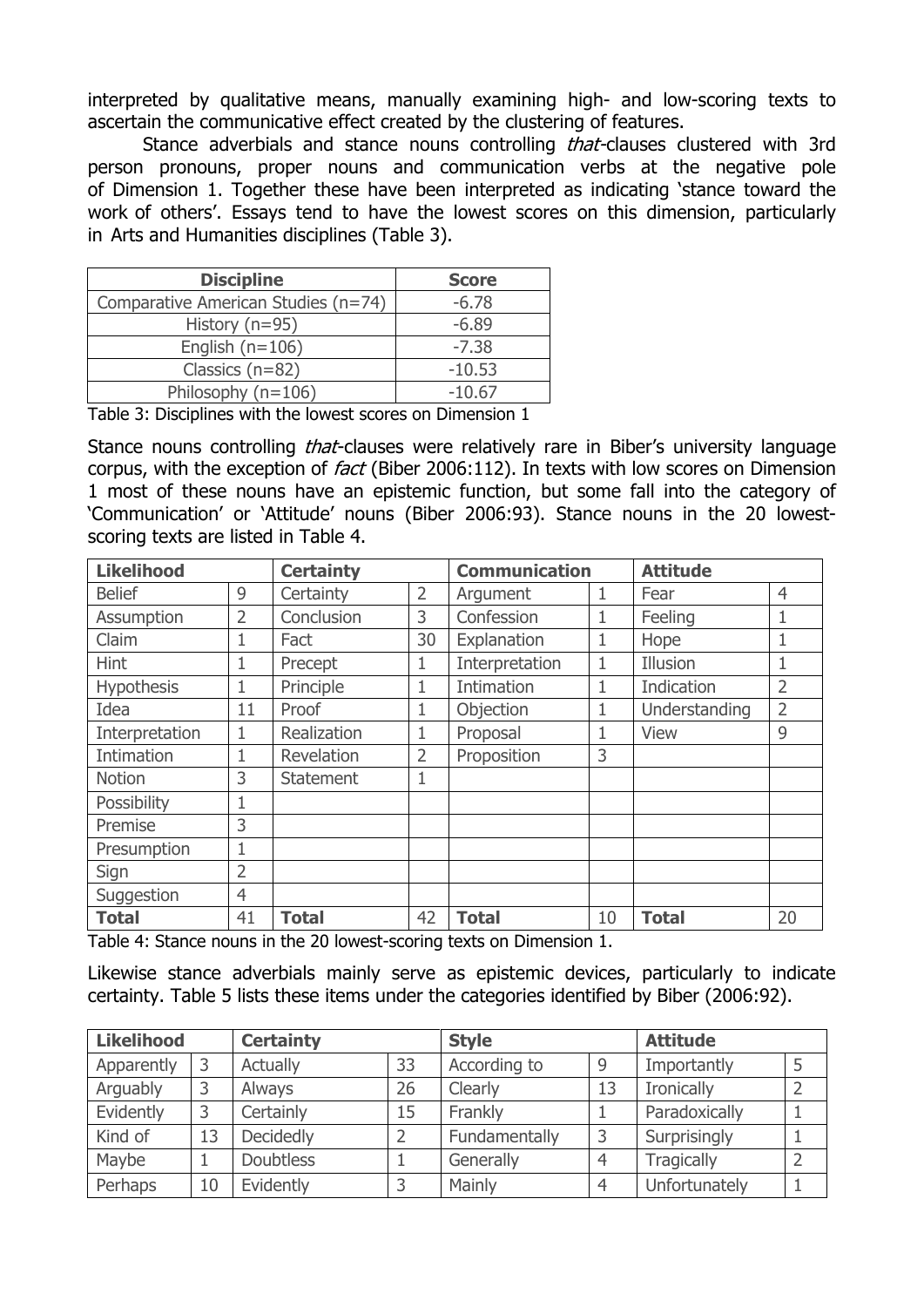| Possibly     | 3  | Indeed         | 21  | Primarily        | $\overline{4}$ |              |    |
|--------------|----|----------------|-----|------------------|----------------|--------------|----|
| Presumably   | 3  | In fact        | 17  | Technically      |                |              |    |
|              |    |                |     |                  |                |              |    |
| Probably     | 12 | Inevitably     | 5   | <b>Typically</b> | $\overline{2}$ |              |    |
| Sort of      | 3  | <b>Never</b>   | 33  | <b>Usually</b>   | 3              |              |    |
|              |    | No doubt       |     |                  |                |              |    |
|              |    | Obviously      | 3   |                  |                |              |    |
|              |    | Of course      | 4   |                  |                |              |    |
|              |    | <b>Really</b>  | 20  |                  |                |              |    |
|              |    | Undeniably     |     |                  |                |              |    |
|              |    | Undoubtedly    | 3   |                  |                |              |    |
|              |    | Unquestionably |     |                  |                |              |    |
| <b>Total</b> | 54 | <b>Total</b>   | 189 | <b>Total</b>     | 44             | <b>Total</b> | 12 |

Table 5: Stance adverbials in the 20 lowest-scoring texts on Dimension 1.

At the positive pole of Dimension 2, stance verbs controlling to- and that-clauses occur alongside mental verbs, *that*-deletions,  $1<sup>st</sup>$  person pronouns and past tense verbs. Together, these have been interpreted as indicating 'Personal stance'. Genres that are not typically considered 'academic' - reflective writing, legal Problem Questions discussing the implications of everyday situations, and Empathy Writing engaging with non-experts – tend to contain more of these features. Scores are highest in the soft and applied disciplines (Table 6).

| <b>Discipline</b>     | <b>Score</b> |
|-----------------------|--------------|
| Philosophy $(n=106)$  | 8.24         |
| Health $(n=81)$       | 7.60         |
| Psychology (n=95)     | 5.51         |
| Linguistics $(n=115)$ | 5.29         |
| Classics $(n=82)$     | 4.55         |

Table 6: Disciplines with the highest scores on Dimension 2

Stance verbs in the 20 highest-scoring texts on Dimension 2 are shown in Tables 7 and 8, using the categories identified by Biber (2006:92).

| <b>Likelihood</b> |    | <b>Certainty</b> |    | <b>Communication</b> |                | <b>Attitude</b> |                |
|-------------------|----|------------------|----|----------------------|----------------|-----------------|----------------|
| Assume            | 1  | Conclude         | 3  | Argue                | 1              | Agree           | $\overline{2}$ |
| <b>Believe</b>    | 15 | <b>Discover</b>  | 3  | Claim                | 1              | <b>Ensure</b>   | $\overline{2}$ |
| Imagine           | 1  | Find             | 6  | Explain              | $\overline{4}$ | <b>Expect</b>   | 1              |
| <b>Think</b>      | 3  | Know             | 3  | <b>Insist</b>        | 1              | Feel            | 38             |
|                   |    | Learn            | 8  | Mention              | 1              | Forget          | 1              |
|                   |    | Mean             | 9  | Propose              | $\mathbf 1$    | Hope            | 5              |
|                   |    | <b>Notice</b>    | 4  | Say                  | 16             | Wish            | 4              |
|                   |    | Observe          | 2  | <b>State</b>         | $\overline{2}$ | Worry           | 3              |
|                   |    | Realise          | 10 | Suggest              | 1              |                 |                |
|                   |    | Recognise        |    | Tell                 | 1              |                 |                |
|                   |    | See              | 4  |                      |                |                 |                |
|                   |    | Show             | 7  |                      |                |                 |                |
|                   |    | Understand       |    |                      |                |                 |                |
| <b>Total</b>      | 20 | <b>Total</b>     | 53 | <b>Total</b>         | 20             | <b>Total</b>    | 56             |

Table 7: Stance verbs controlling *that*-clauses in the 20 highest-scoring texts on Dimension 2.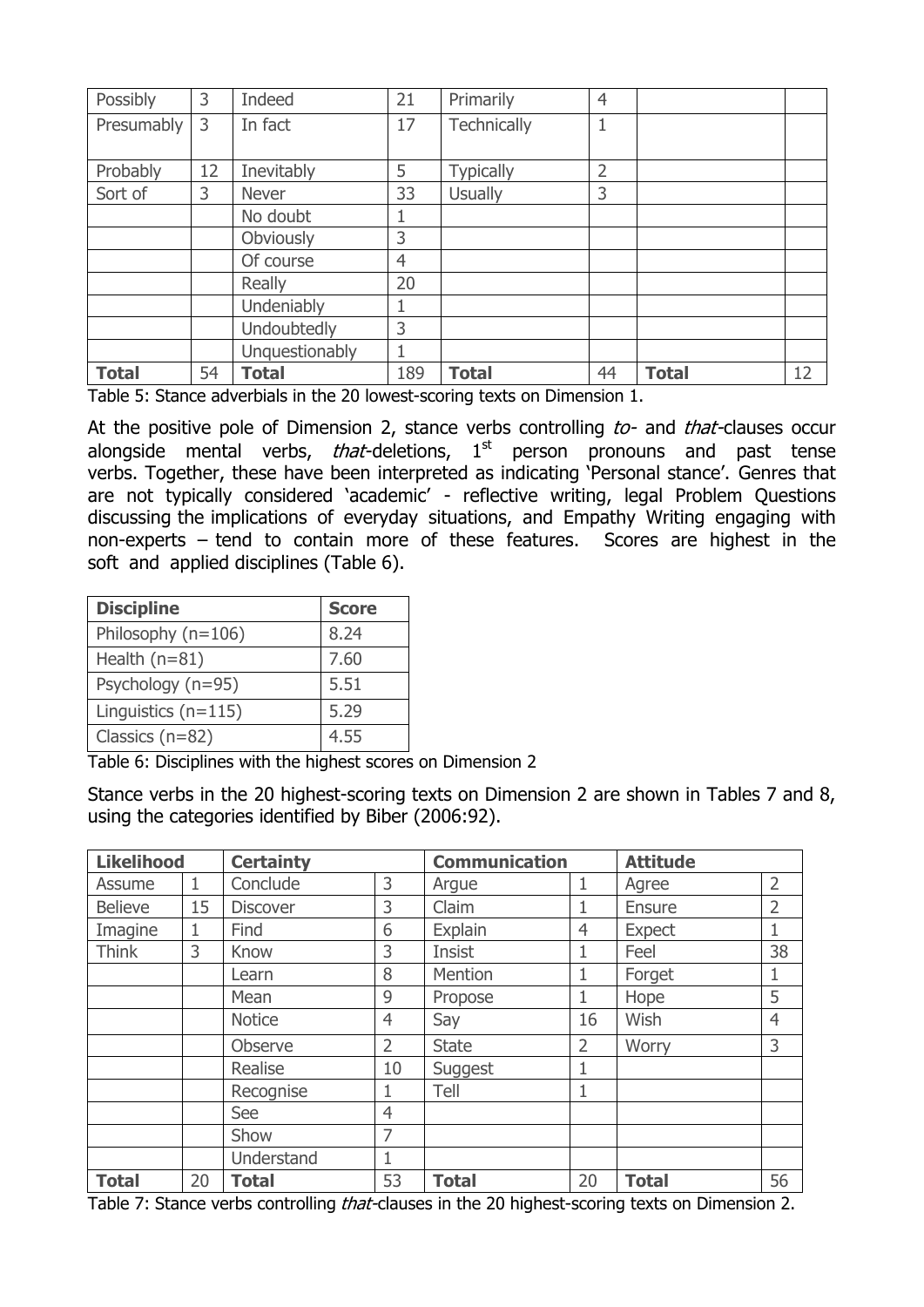| Probability/<br>Cognition/<br><b>Perception</b> |                | Desire/<br>Intention/<br><b>Decision</b> |                | <b>Speech Act/</b><br><b>Communication</b> |                | Causation/<br><b>Modality/Effort</b> |                |
|-------------------------------------------------|----------------|------------------------------------------|----------------|--------------------------------------------|----------------|--------------------------------------|----------------|
| Appear                                          | 3              | Agree                                    | $\overline{2}$ | Ask                                        | 3              | Attempt                              | 5              |
| <b>Believe</b>                                  | $\mathbf{1}$   | Choose                                   | 9              | Be said                                    | $\mathbf{1}$   | Enable                               | 22             |
| <b>Expect</b>                                   | $\overline{4}$ | Decide                                   | $\overline{7}$ | Teach                                      | $\overline{7}$ | Encourage                            | 9              |
| Find                                            | 1              | Hope                                     | 3              |                                            |                | Fail                                 | $\overline{2}$ |
| Forget                                          | $\mathbf{1}$   | Intend                                   | $\overline{2}$ |                                            |                | Help                                 | 31             |
| Know                                            | 1              | Like                                     | 6              |                                            |                | Manage                               | 5              |
| Learn                                           | 8              | Mean                                     | 3              |                                            |                | Persuade                             | $\mathbf{1}$   |
| Seem                                            | 12             | <b>Need</b>                              | 37             |                                            |                | Require                              | $\overline{4}$ |
| Tend                                            | $\overline{2}$ | Plan                                     | $\overline{2}$ |                                            |                | Try                                  | 29             |
| Suppose                                         | 3              | Prefer                                   | 3              |                                            |                |                                      |                |
|                                                 |                | Prepare                                  | $\overline{1}$ |                                            |                |                                      |                |
|                                                 |                | Want                                     | 78             |                                            |                |                                      |                |
|                                                 |                | Wish                                     | 3              |                                            |                |                                      |                |
| <b>Total</b>                                    | 28             | <b>Total</b>                             | 156            | <b>Total</b>                               | 11             | <b>Total</b>                         | 108            |

Table 8: Stance verbs controlling to-clauses in the 20 highest-scoring texts on Dimension 2.

At the positive pole of Dimension 2 stance features indicate a different register, more expressive of personal attitudes, desires and efforts. Stance verbs suit texts that are less like conventional university assignments because they appeal to readers at a more emotional level, and are essentially designed to persuade.

These findings indicate some distinct differences in the expression of stance across genres and disciplines, and provide evidence to support the more general claims made in prior studies. For example Hyland has argued that the soft disciplines are "more inclined to explicitly recognise the role of human agency in constructing knowledge" (2002:124) and to take "more involved and personal positions than those in the science and engineering fields" (2015:34).

Epistemic nouns and adverbials are particularly prevalent in soft discipline Essays, because argumentative claims in this register tend to be developed on the basis of certainty and likelihood (see, for example McEnery & Kifle 2002). Stance nouns which control *that* -clauses also enable arguments to unfold, by serving as "shell nouns' (Hunston & Francis 1999) or 'signalling nouns' (Flowerdew & Forest 2014) which label and encapsulate information presented elsewhere in the text. Epistemic and attitude adverbials were strongly associated with spoken registers in Biber's university language corpus (2006:103-4), but in texts at the negative pole of Dimension 1 they are used to boost and hedge, signalling the writer's direct involvement in the text. Again, this is typical of the soft disciplines where, in contrast to the hard sciences, there is "less control of variables, more diversity of research outcomes, and fewer clear bases for accepting claims" (Hyland 2015:35).

Our study has also shown that there is a distinctive register found in student writing that employs first person pronouns and 'stance' to- and that- clauses. Future studies could investigate the extent to which the personal stance registers of student writing are also